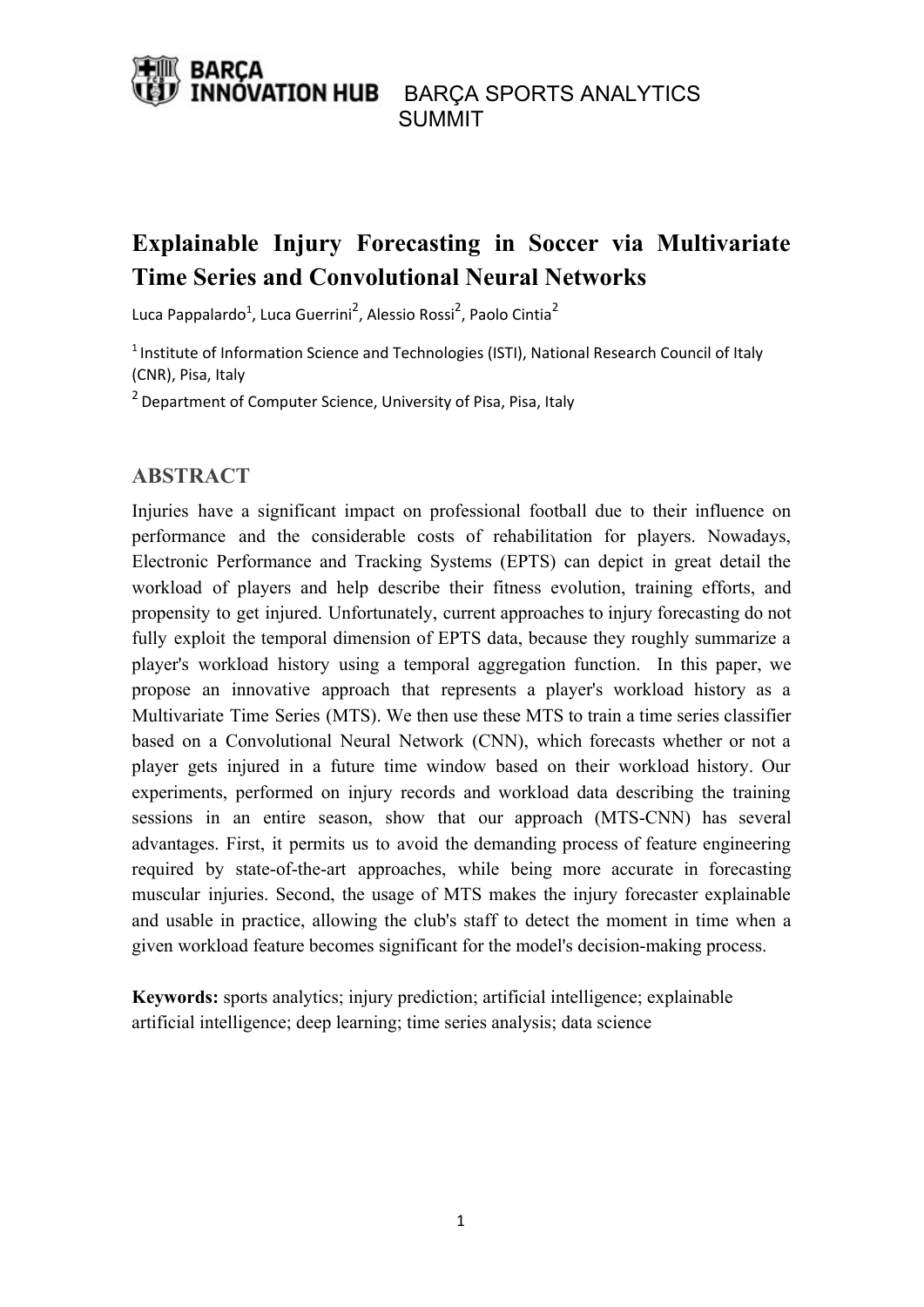# **1. INTRODUCTION**

Injuries have a strong influence on the mental state of teams and individual athletes (Hurley, 2016). Moreover, the recovery of a football player is a considerable cost for professional clubs: just in Spain and in one season, injuries generates about 16% of season absence by players (Salces et al. 2014). For these reasons, injury forecasting is a crucial problem for the sports industry, and it is attracting growing interest from researchers and football managers.

Nowadays, the combination of Artificial Intelligence (AI) and Electronic Performance and Tracking Systems (EPTS) (Pappalardo et al., 2019, Gudmundsson & Horton, 2016) - new tracking technologies that provide high-fidelity data streams extracted from every training session - has the potential to change injury prevention in football radically. Data extracted from EPTS depict the movements of players on the field hence describing their workload history, a complete representation of the fitness evolution of players, of training efforts, and propensity to get injured. Recent approaches proposed in the literature (Dower et al. 2018; Rossi et al., 2018) demonstrate that machine learning can significantly boost injury forecasting, with a gain of around 50% in precision compared to the standard ACWR approach.

Unfortunately, current approaches do not fully exploit the temporal dimension of EPTS data, because they summarize a player's workload history using a temporal aggregation function, generally a moving average with exponential decay (Rossi et al., 2018). This solution has two main drawbacks: on the one hand, the information about the evolution of a player's workload vanishes due to the aggregation; on the other hand, it requires a demanding feature extraction phase to choose the proper parameters for the aggregating functions. The lack of adequate exploitation of the temporal dimension also complicates the interpretation of the constructed model: since the time dimension is roughly aggregated into one value, it is hard to understand when in time the workload of a player was such as to generate the conditions that led to the injury.

In this paper, we overcome the shortcomings above, proposing an innovative approach where we describe a player's workload history as a Multivariate Time Series (MTS). In this representation, the number of dimensions of an MTS corresponds to the number of workload features extracted from EPTS, and the temporal dimension describes the evolution of these features through time. We then use the players' MTS to train a time series classifier based on a Convolution Neural Network that we call MTS-CNN, which forecasts whether or not an MTS generates a muscular injury for the player in the next match or training session.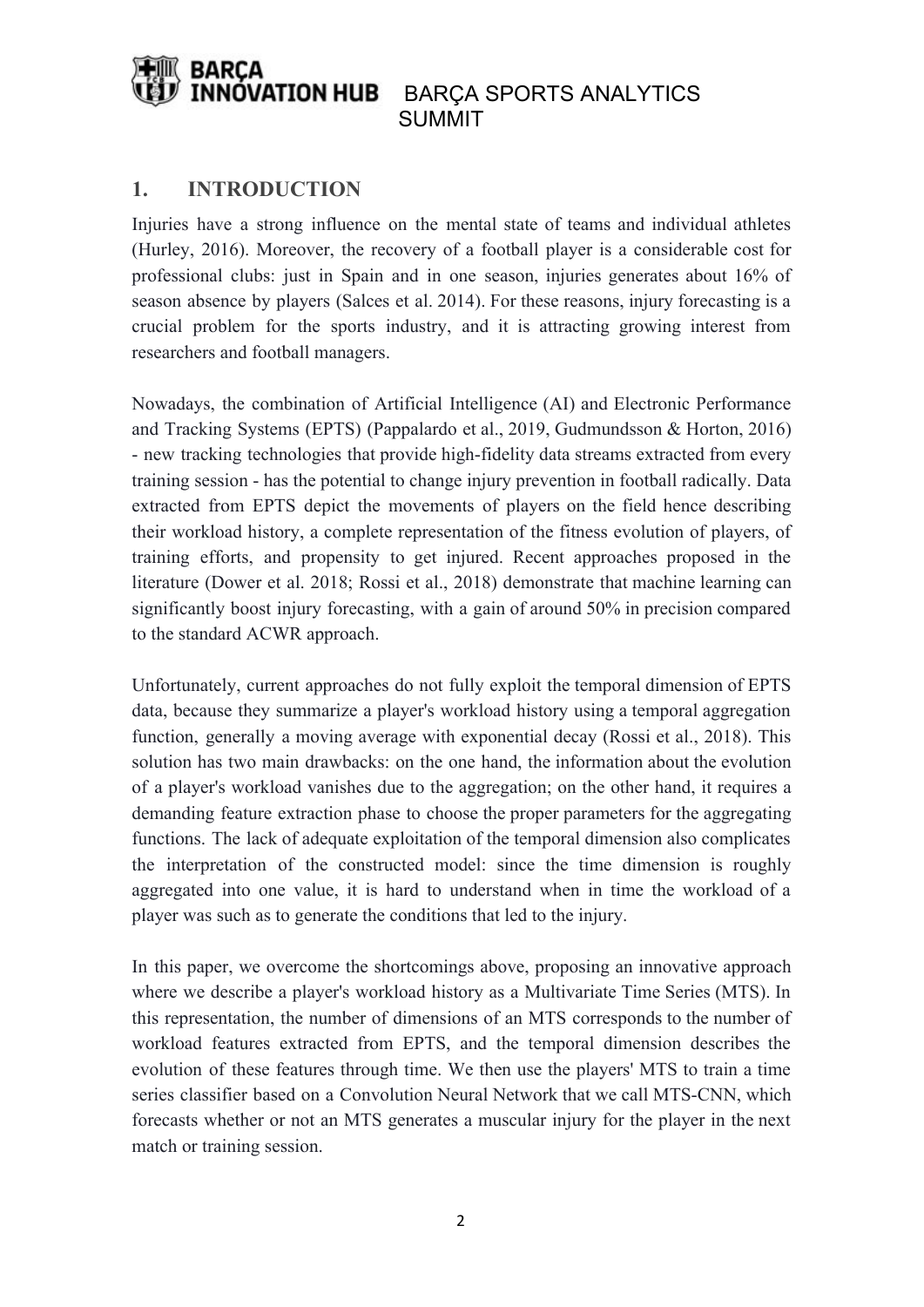We conduct extensive experimentation based on injury records and workload data extracted from wearable devices that describe the training sessions of players in a season of a professional soccer club. The comparison of our MTS-CNN with existing non-time-series approaches reveals two main results. First, MTS-CNN achieves predictive performance that is slightly better than non-time series approaches. This result is interesting when considering that MTS-CNN does not require the demanding feature engineering process needed for non-time-series approaches. Second, while the predictive performance of non-time series approaches stabilizes as the season goes by, the performance of MST-CNN increases throughout the entire season. This result suggests that MTS-CNN can still improve if more injury records become available to the football club.

Finally, we show that the usage of MTS help to provide the club's staff with meaningful explanations of the predictions, and hence of the reasons underlying the muscular injuries. In particular, the MTS representation of a workload history allows for detecting the moment in time when a given workload feature becomes significant for the model's decision-making process. This explanation is crucial since the decisions of managers and coaches depend on what they measure, the quality of their model's predictions, and how well these predictions are understood.

### 1.1. Related Works

The literature of sports science broadly investigated the relationship between training workload and injury risk. Gabbett and Ullah investigate the relationship between workloads and soft-tissue injury of athletes in elite team sports such as rugby, American football, and basketball, finding that injury risk is 2.7 times higher when an athlete's high-speed running exceeds 9 minutes per session (Gabbett & Ullah, 2012). In (Gabbett, 2016), Gabbett suggests that non-contact injuries are mainly originated by inappropriate training schedules, concluding that athletic trainers must focus on enhancing the physical condition of athletes while increasing their workloads. However, Impellizzieri (Impellizzeri, 2019) highlights a mistake in Gabbett's model computation, asking for a retraction of the original paper io order to avoid misleading interpretation of Gabbett's results.

Seward et al. (Seward et al. 1993) investigates the relationships between training, injury, fitness, and performance and speculates that both inadequate and excessive training workloads can result in increased injuries and reduced fitness. He suggests the existence of a "breaking-point" delimiting a safe zone and a critical one in which injury risk dangerously grows. Morton et al. (Morton et al. 1990) state that "the performance of an athlete in response to training can be estimated from the difference between a negative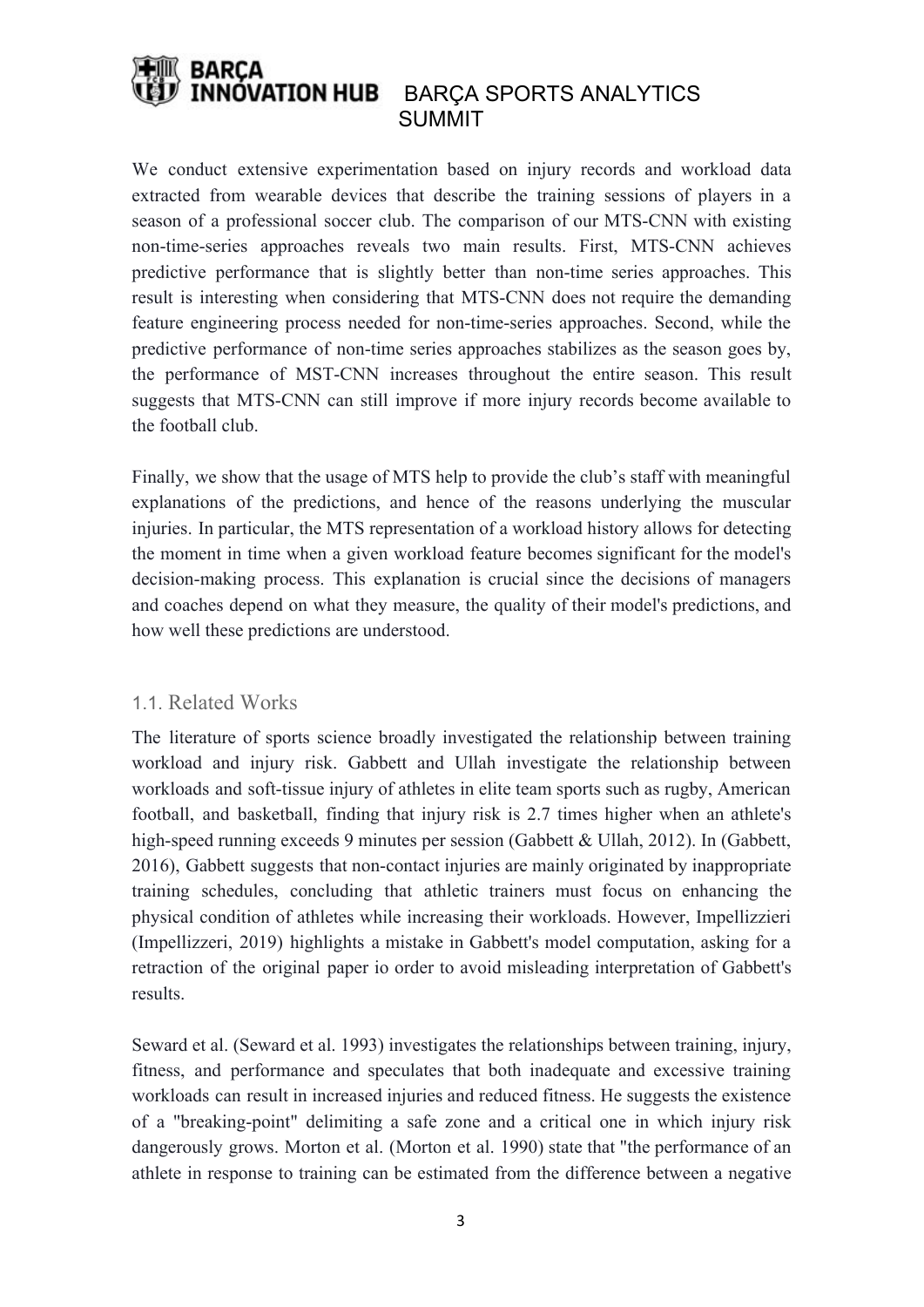function (fatigue) and a positive function (fitness)." In professional football, the relationship between these two functions is generally assessed by the so-called ACWR (Acute Chronic Workload Ratio), where the acute workload is the average workload of an athlete in the last week, and the chronic workload is the average workload performed in the last 4 weeks. Hulin et al. (Hulin et al., 2014) show that when the acute workload is lower than the chronic one, athletes are associated with low injury risk. In contrast, when the ACWR is higher than 2, athletes have an injury risk from 2 to 4 times higher than the other group of players.

Starting from the observation that injury risk estimates like the ACWR lead to inaccurate predictions, Rossi et al. (Rossi et al., 2018) propose a multi-dimensional approach to injury forecasting in soccer that is based on a vast repertoire of workloads measures extracted from GPS measurements. They train a decision tree that forecasts whether or not a player gets injured in the next match or training session. The proposed injury forecaster provides a trade-off between accuracy and interpretability, considerably reducing the number of "false alarms" w.r.t. ACWR.

Finally, Dower et al. (Dower et al., 2018) show that the usage of artificial neural networks may produce an improvement in terms of predictive performance. By using Feedforward Neural Networks, Recurrent Neural Networks, and Convolutional Neural Networks and aggregating the players' training history with proper time windows, they obtain encouraging results and slightly improve previous injury predictions.

# **2. METHODS**

# 2.1. Data collection

In this study, we use data that cover 90 weeks, corresponding to two soccer seasons. In particular, the study involves twenty-six professional male players from different nationalities (age =  $23\pm10$  years, height =  $170\pm15$  cm, body mass =  $70\pm20$  kg): 5 central backs, 4 fullbacks, 7 midfielders, 8 wingers and 2 forwards.

At the beginning of each training session, each player wore a wearable monitoring device placed between their scapulae through a tight vest and equipped with a 10Hz GPS device integrated with a 100Hz 3-D accelerometer, a 3-D gyroscope, and a heart rate monitoring device. Each player is associated with the same wearable device during all seasons. At the end of each training session, the players give back the devices to the club's athletic trainers who download the workload data using software supplied with the device. The workload data of a training session consist of a set of records, as many as the players who participated in the session. Each record consists of the values of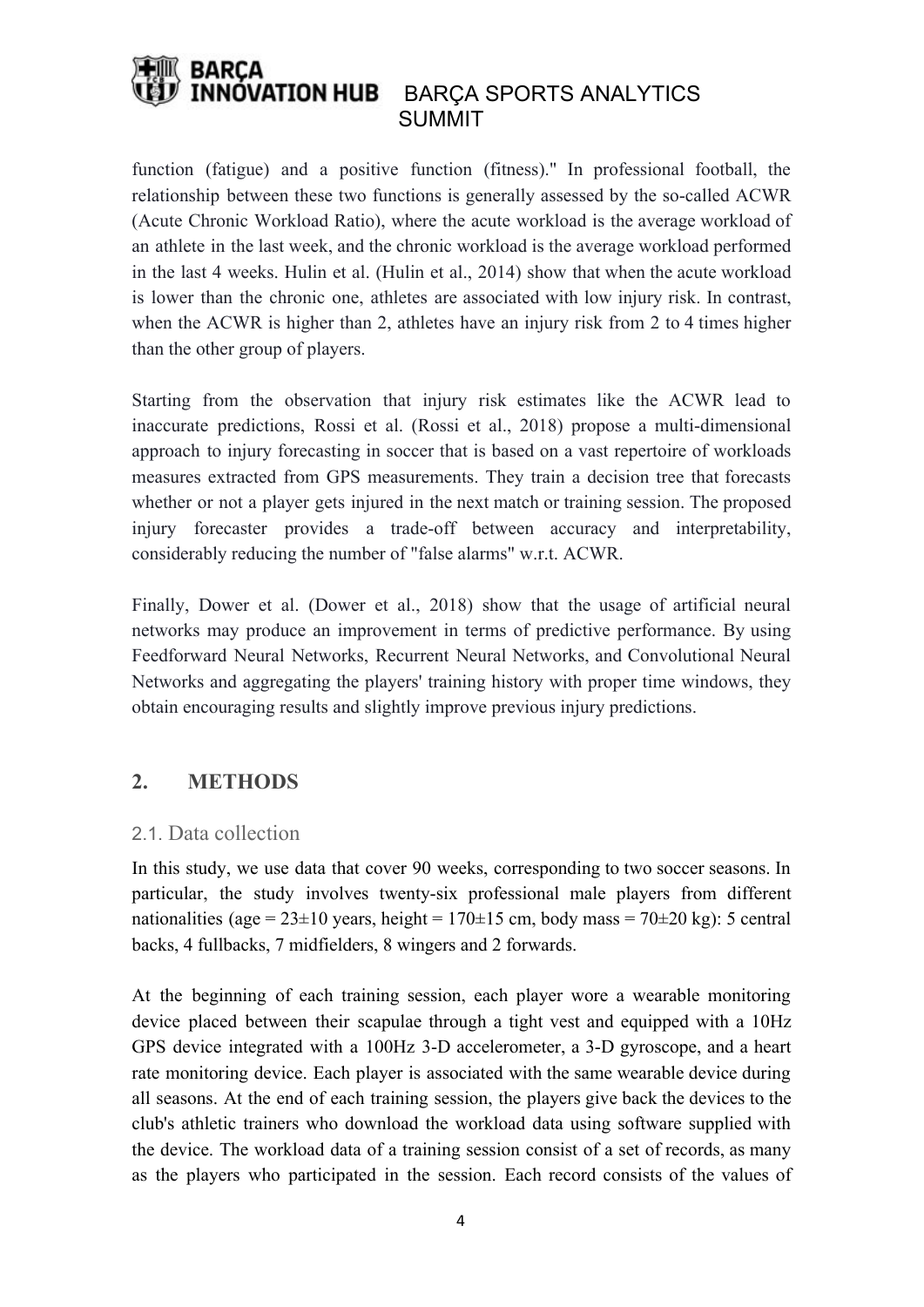around 200 features, each describing a different aspect of the workload of the player during the training session or the match, from kinematic to metabolic and mechanical aspects (Rossi et al., 2018).

The club also provided the injury reports collected by the medical staff, containing information related to every injury suffered by the players during the two seasons. In particular, 40 muscular (non-traumatic) injuries were registered during the two seasons. According to the UEFA regulations, a non-contact injury is any tissue damage that causes absence in physical activities of a player for at least the day after the day of the onset. As a general statistics, only 30% of players never got injured during the two seasons, while the others got injured once (6 players), twice (7 players), thrice (3 players), and four times (1 player) and five times (1 player).

# 2.2. Representing workload histories as Multivariate Time Series

We can represent a player's workload history as a time series, the length of which is the number of days in the available seasons, and the dimensions of which are the workload features extracted from the wearable devices.

A time series is a sequence of data points indexed in time order, i.e., a sequence of discrete-time data. Time series can be Univariate Time Series (UTS) or Multivariate Time Series (MTS). A UTS consists of a single feature observed at each time (Figure 1). For example, data collected from a sensor measuring the temperature of a room every second compose a UTS, which is a one-dimensional value (temperature) observed over time. An MTS consists of two or more features observed at each time (Figure 1). For example, data collected from a tri-axial accelerometer compose an MTS, because there are three accelerations, one for each axis  $(x, y, z)$ , and they vary simultaneously over time.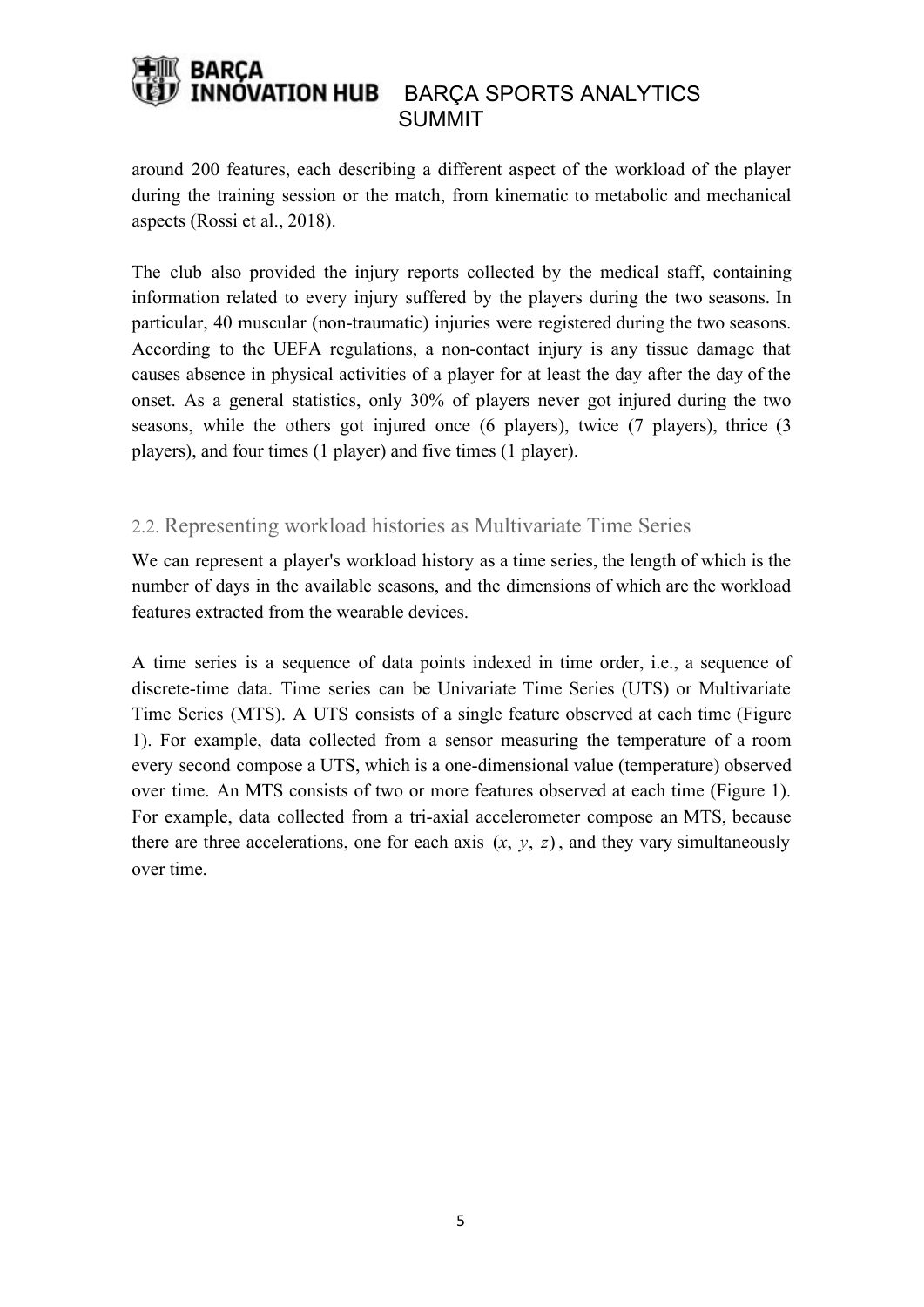

Formally we define UTS and MTS as follows:

**Univariate Time Series (UTS).** A univariate time series  $X = [x_1, x_2, ..., x_T]$  is a time-ordered set of real values. The length of  $x$  is equal to the number  $T$  of real values.

**Multivariate Time Series (MTS).** A multivariate time series  $X = [x_1, x_2, ..., x_M]$ consists of M different UTS (a.k.a. channels), with  $x_j \in R^T$ .

Since a large number of workload features can be extracted from a player's wearable device, we can define the workload history of a player as an MTS. Formally:

**Workload History.** The workload history  $X_i = [x_1, x_2, ..., x_M]$  of a player *i* is an MTS of length *T* and *M* dimensions, where *T* is the number of days in the available seasons and *M* is the number of workload features that can be extracted from the wearable device.

We choose one day as a time unit because, in professional football, players trains once per day and almost every day of the week.

### 2.3 MTS-CNN: Convolutional Neural Network based on MTS

Convolutional Neural Networks (CNN), a widely used tool for image classification, are generally used to perform time series classification too (Fawaz, Forestier, Weber,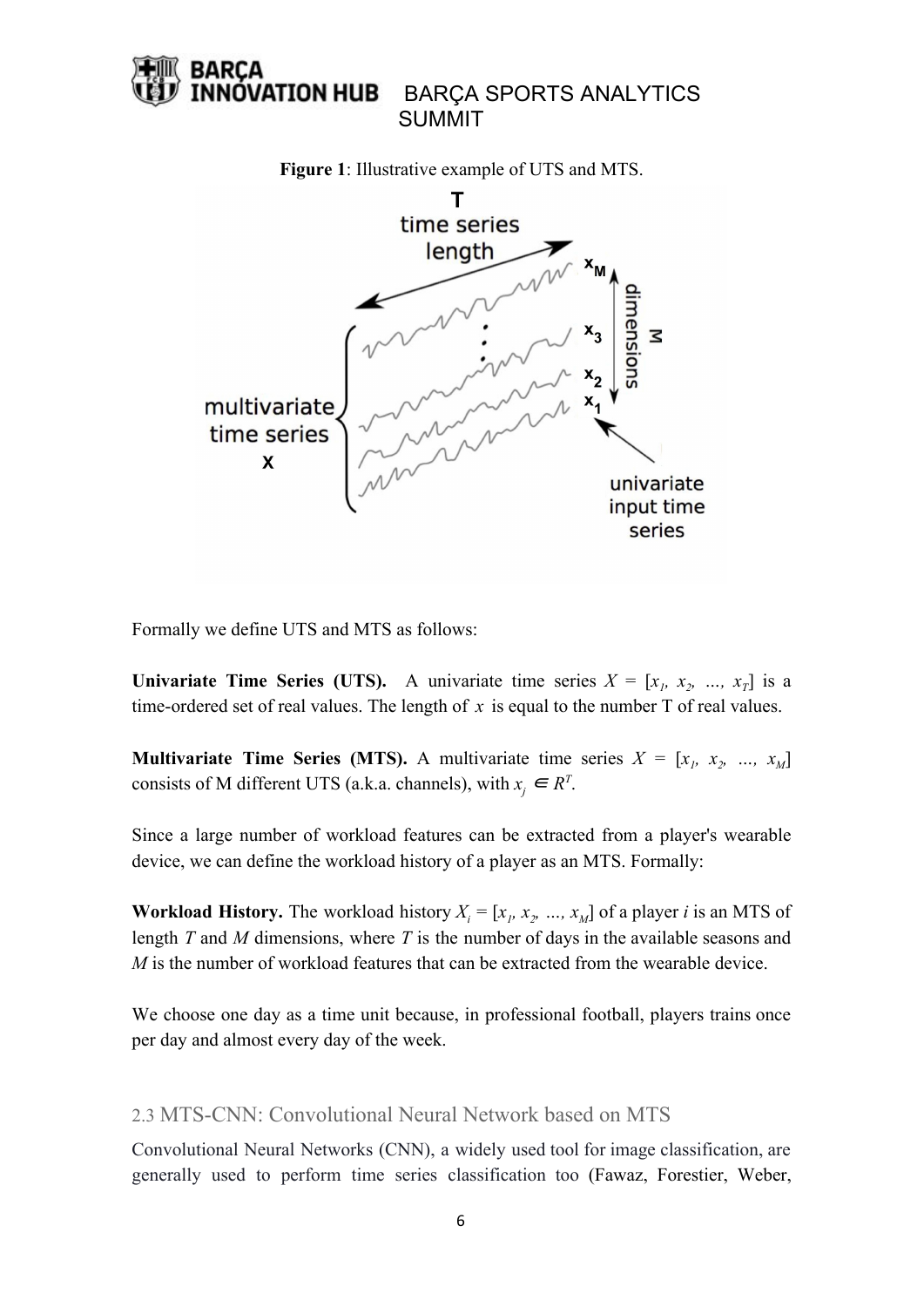Idoumghar, & Muller, 2018). CNN is usually composed of two parts. In the first part, convolution and pooling operations are used to extract features from the raw data. In the second part, the extracted features are connected to a Fully Connected Layer (FNN) to perform a classification task. Table 1 provides the best configuration of the hyperparameters of MTS-CNN.

The architecture of our MTS-CNN has the following elements:

- Input layer: it has  $N * k$  neurons, where k denotes the number of features and N is the length of the MTS;
- Convolutional layers: they perform convolution operations on the MTS of the preceding layer with convolutional filters;
- Pooling layer: A feature map is divided into N segments of equal length, then every segment is represented by its average or maximum value. The advantage of a pooling operation is that it down-samples the convolutional output bands;
- Dense Layer: each neuron receives input from all the neurons in the previous layer, thus densely connected. Each neuron in the dense layer provide one output to the next layer;
- Output layer: it has two neurons, corresponding to the two classes (injury and non-injury). The most popular method is taking the maximum output as the class label of the input time series in the classification task.



**Figure 2:** A schematic representation of MTS-CNN. It is composed of an input layer followed by two convolutional layers (1-2), a Max-Pooling layer, followed by two additional convolutional layers (3-4). Finally, a Global Average Pooling layer and a Dense layer finalizes the architecture.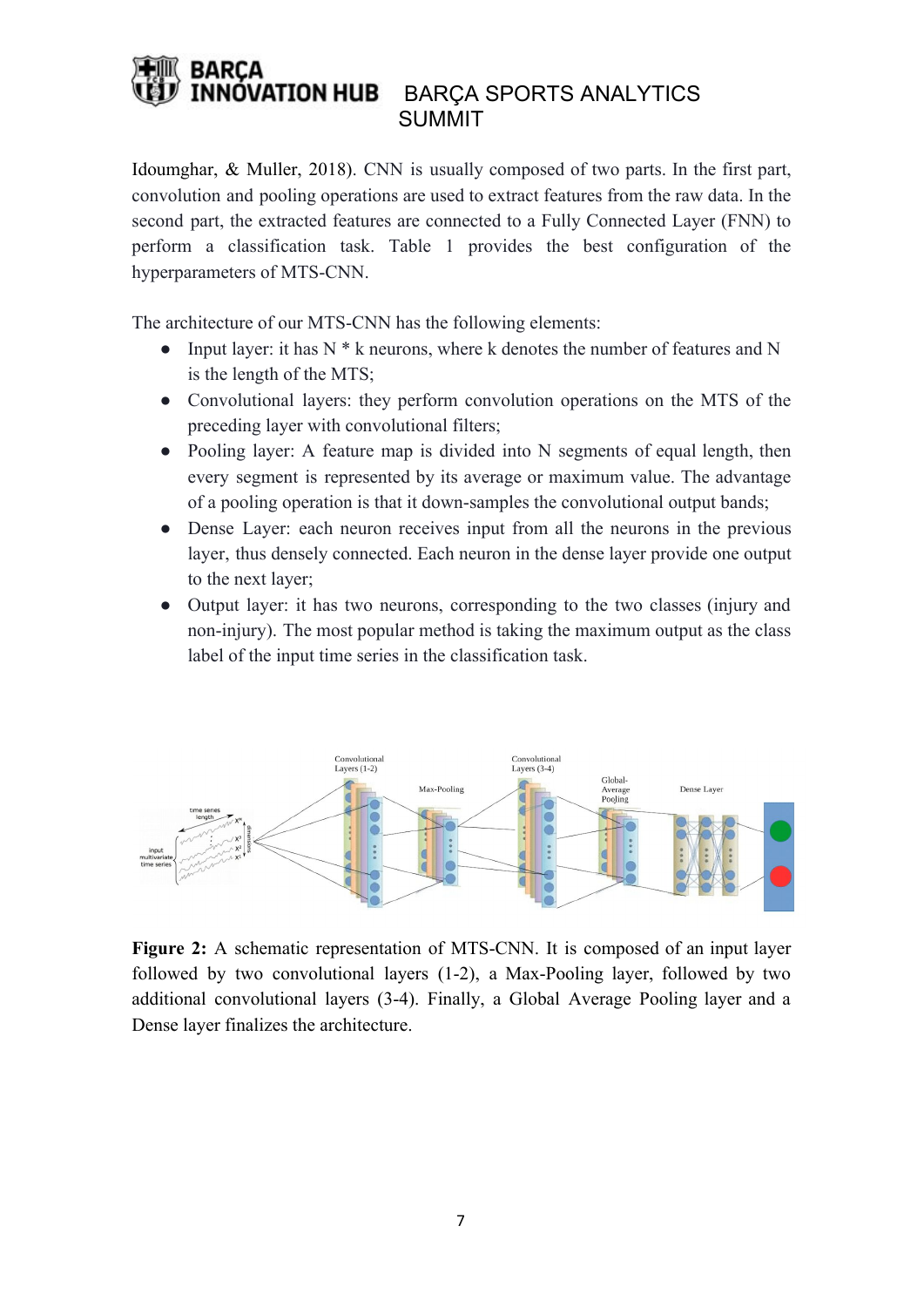| First-Second Convolutional Layer | FilterNumber               | 50  |
|----------------------------------|----------------------------|-----|
| Second-Third Convolutional Layer | FilterNumber               | 15  |
| First-Second Convolutional Layer | KernelSize                 | 10  |
| Second-Third Convolutional Layer | KernelSize                 | 5   |
|                                  | Dropout                    | 0.8 |
|                                  | Undersampling              | 0.8 |
|                                  | <b>Batch Size</b>          | 100 |
|                                  | N.Epochs                   | 50  |
|                                  | Previous<br>Window<br>Size | 30  |
|                                  | <b>Future Window Size</b>  |     |

| Table 1. MTS-CNN optimal configuration of hyperparameters. |  |  |
|------------------------------------------------------------|--|--|
|                                                            |  |  |

# 2.4. Validation method

We evaluate the performance of MTS-CNN using the evolutive validation proposed in the literature (Rossi et al., 2018), which is based on the concepts of history window (*HW = 30 days*), i.e., the segment of the player's workload history on which the training is performed, and future window ( $FW = 7 \text{ days}$ ), i.e., the segment on which the test of the forecaster is performed. The evolutive validation simulates a real-world scenario in which a club: *i*) starts recording workload data since the first training session of the season; *ii)* at the end of history window the club forecasts the injuries of next future window; *iii*) it re-trains the forecaster using the workload data and the injury records of the current history window. In detail, for each player separately, we construct their complete workload history and then apply the following steps:

- Split the player's workload history into *N* consecutive time folds of length equal to the history window;
- For each fold  $i = 1, ..., N 1$ :
	- $\circ$  Train on folds 1, ..., *i* and test on fold  $i + j$  ( $j \ge 1$ ).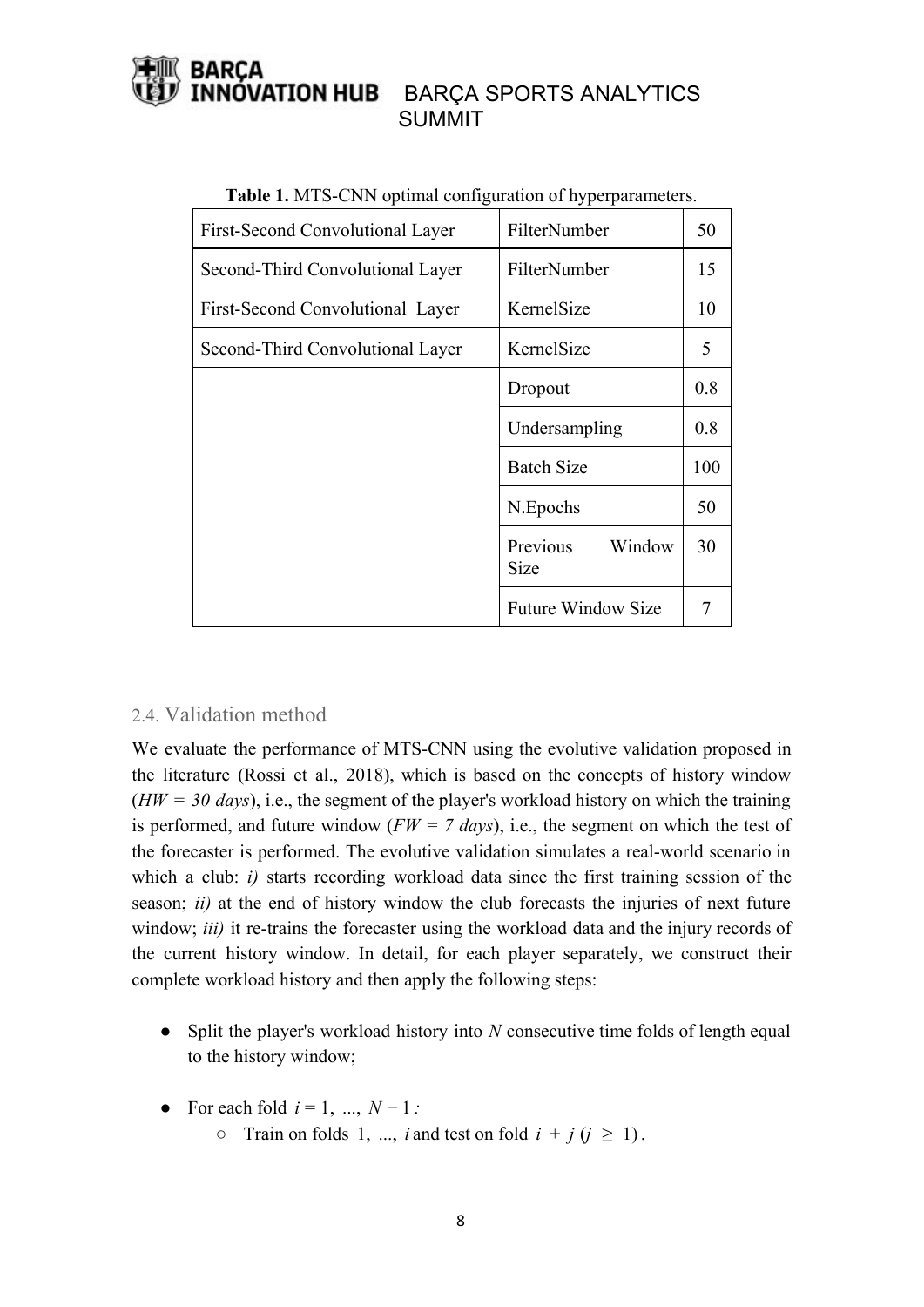From these segments, we reconstruct the training data set. During the assessment of predictive accuracy, a predicted injury is considered correct if the associated player gets injured at least once during the future window.

To evaluate the predictive performance of MTS-CNN we use standard metrics such as accuracy, precision, recall, F1-score and AUC, on both the majority (non-injury) and the minority (injury) class. We remind that precision is the fraction of relevant instances among the retrieved instances, recall is the fraction of relevant instances that have been retrieved over the total amount of relevant instances, and that F1-score is the harmonic mean of precision and recall. In particular, we adapt these metrics to the evolutive validation as follows: at week *i*, we evaluate the metric by considering all predictions made up to week *i* by the models. This means that, as the season goes by, more and more examples and predictions are used to compute the metrics above.

# **3.** RESULTS

We compare the results of MTS-CNN with other state-of-the-art, non-time-series approaches. Table 2 shows the cumulative F1-score of the considered models over the evolutive validation scenario. The Acute Chronic Workload Ratio (ACWR) method (Gabbett, 2010) achieves a cumulative F1-score on the injury class of about 0.04. Out MTS-CNN approach achieves a cumulative F1-score on the injury class at the end of the season of 0.58 and an AUC=0.74, better than the non-time-series approach proposed by Rossi et al. 2018 and based on a decision tree classifier (DT).

Although DT is significantly better than the ACWR method (Table 2), it requires a demanding feature engineering phase. Indeed, it requires to extract feature vectors from players' training sessions that summarize their workload histories through the usage of a temporal aggregation function. The feature engineering phase produces a broad set of features, around twice the number of raw features that are extracted from the wearable devices.

The usage of MTS-CNN brings two further advantages. First, in contrast with DT, MTS-CNN operates directly on the players' workload history, hence avoiding the feature engineering phase. Second, though in general non-time series forecasters have a higher cumulative F1-score throughout the season, MTS-CNN has a positive slope at the end of the season (Figure 3), suggesting that having more injury data, MTS-CNN could still improve its predictive performance.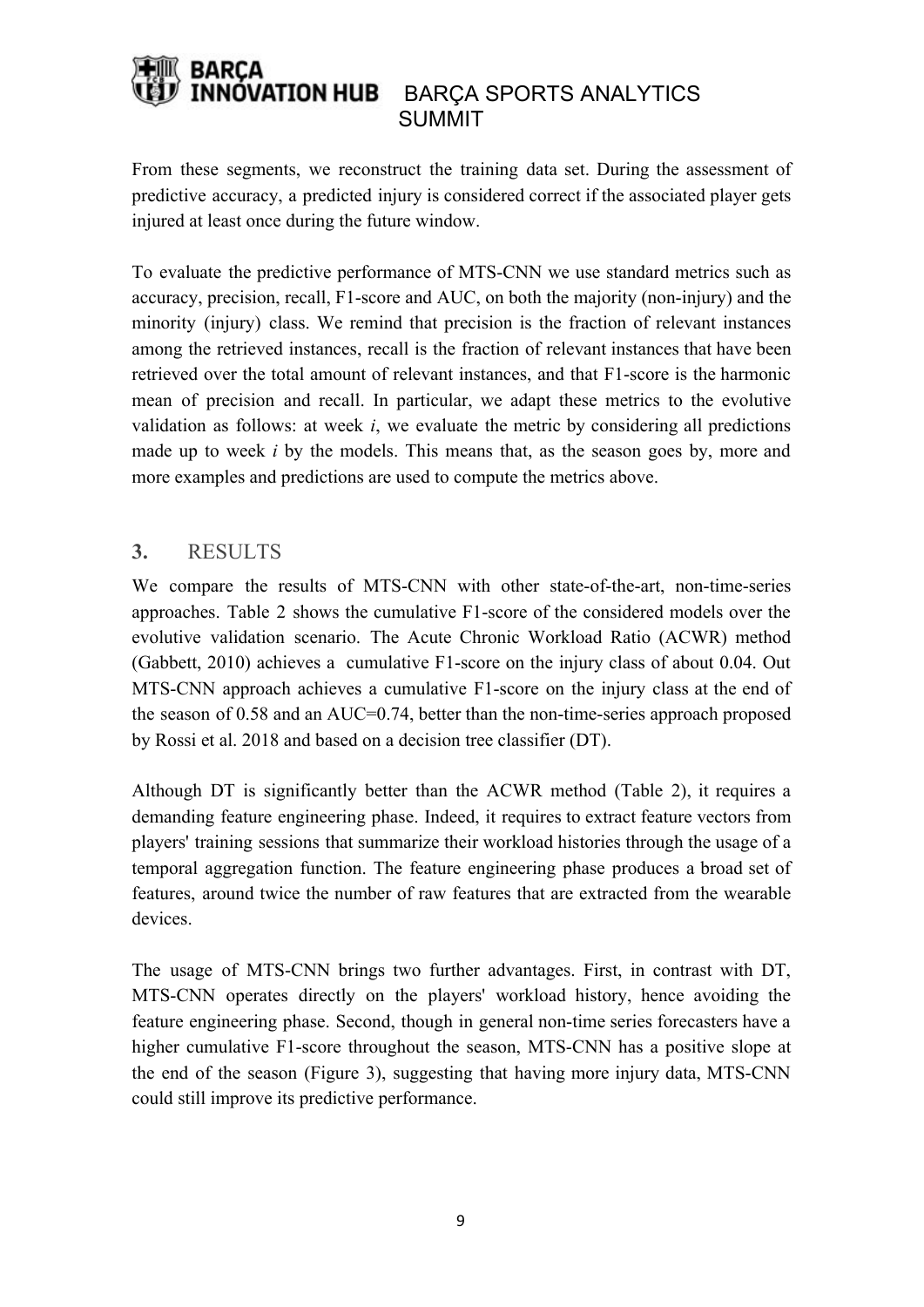# NÓVATION HUB BARÇA SPORTS ANALYTICS SUMMIT

**Table 2.** Predictive performance of MST-CNN compared with state-of-the-art non-time-series approaches. Numbers in bold indicate best values across the models.

|                             |                |           | Precision | Recall | F1-score | <b>AUC</b> |
|-----------------------------|----------------|-----------|-----------|--------|----------|------------|
| baseline                    | <b>ACWR</b>    | NI        | 0.80      | 0.31   | 0.45     | 0.53       |
|                             |                |           | 0.02      | 0.38   | 0.04     |            |
| non-time-series<br>approach | DT             | NI        | 0.84      | 0.90   | 0.86     | 0.69       |
|                             |                |           | 0.51      | 0.57   | 0.54     |            |
| time-series<br>approach     | <b>MTS-CNN</b> | <b>NI</b> | 0.92      | 0.85   | 0.88     | 0.74       |
|                             |                |           | 0.48      | 0.72   | 0.58     |            |

**Figure 3:** Model comparison. Evolution throughout the season of the cumulative F1-score of the MST-CNN, compared with DT and ACWR. The inset plot zooms on the last part of the season and shows that while DT stabilies, MTS-CNN has still an increasing slope.



# **4. PRACTICAL APPLICATION**

Professional football clubs are interested in practical, usable, and interpretable models as a decision making support for coaches and athletic trainers. It goes hence without saying that a "black box" approach is not desirable for practical use since it does not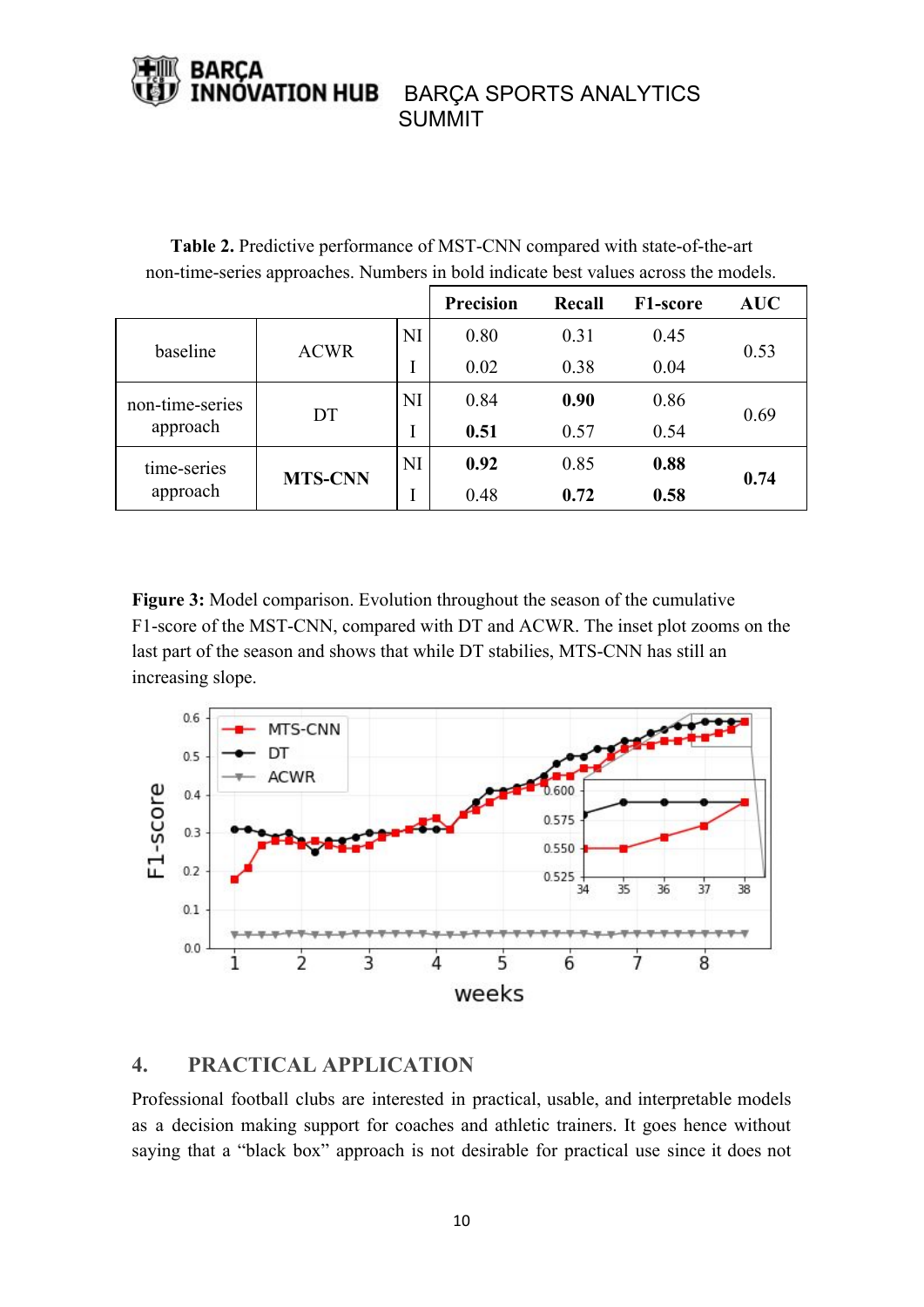provide any insights about the reason behind the injuries. Therefore, it is crucial to provide the club's staff with a meaningful explanation of the MTS-CNN's predictions.

We use the Shap (Shapley Additive explanations) method to explain the output of our MST-CNN. Given a pre-trained classifier and an example to classify, for each input feature, Shap computes a value that represents how much that feature has influenced the classifier's decision-making process. Figure 4 shows the explanations of two predictions made by MTS-CNN on two workload histories of length one month, one representing a correctly classified non-injury example and the other a correctly classified injury example. In the figures, rows indicate workload features and columns a time slot (i.e., a training session) of the MTS. Colored cells indicate combinations of workload features and time slots that "activate" when MST-CNN classified the two examples. The inspection of the two explanations provides several interesting insights about the reason underlying the model's decisions.

First of all, the number of workload features that activate in the decision-making process is higher for the non-injury example (Figure 4, left) than for the injury example (Figure 4, right). Moreover, while for the non-injury example the "activated" features are more or less uniformly distributed in time, for the injury example they are located at the beginning and the end of the player's workload history. This observation suggests that the MTS-CNN based its decision on the most recent and the least recent sessions of the player, hence circumscribing the period to inspect to understand the reasons underlying the injury and translating into a considerable time-saving for the club's staff. The features that activate for the injury example (Figure 4, right) describe the intensity of workload (e.g., high-intensity running, player load, high-intensity accelerations), hence suggesting that the injury could be caused by too high or too low values of those workload features. Again, a further inspection of the values of the activated features for the activated time slots can provide the club's staff with a detailed explanation, i.e., overtraining or undertraining.

The injury forecaster we propose is a starting point for the automatic generation or checking of training plans, aimed at drastically reducing the injuries. Techniques of adversarial learning can be adopted to modify training schedules so that a player's workload history, previously classified as "injury" by the model, is then classified as "non-injury."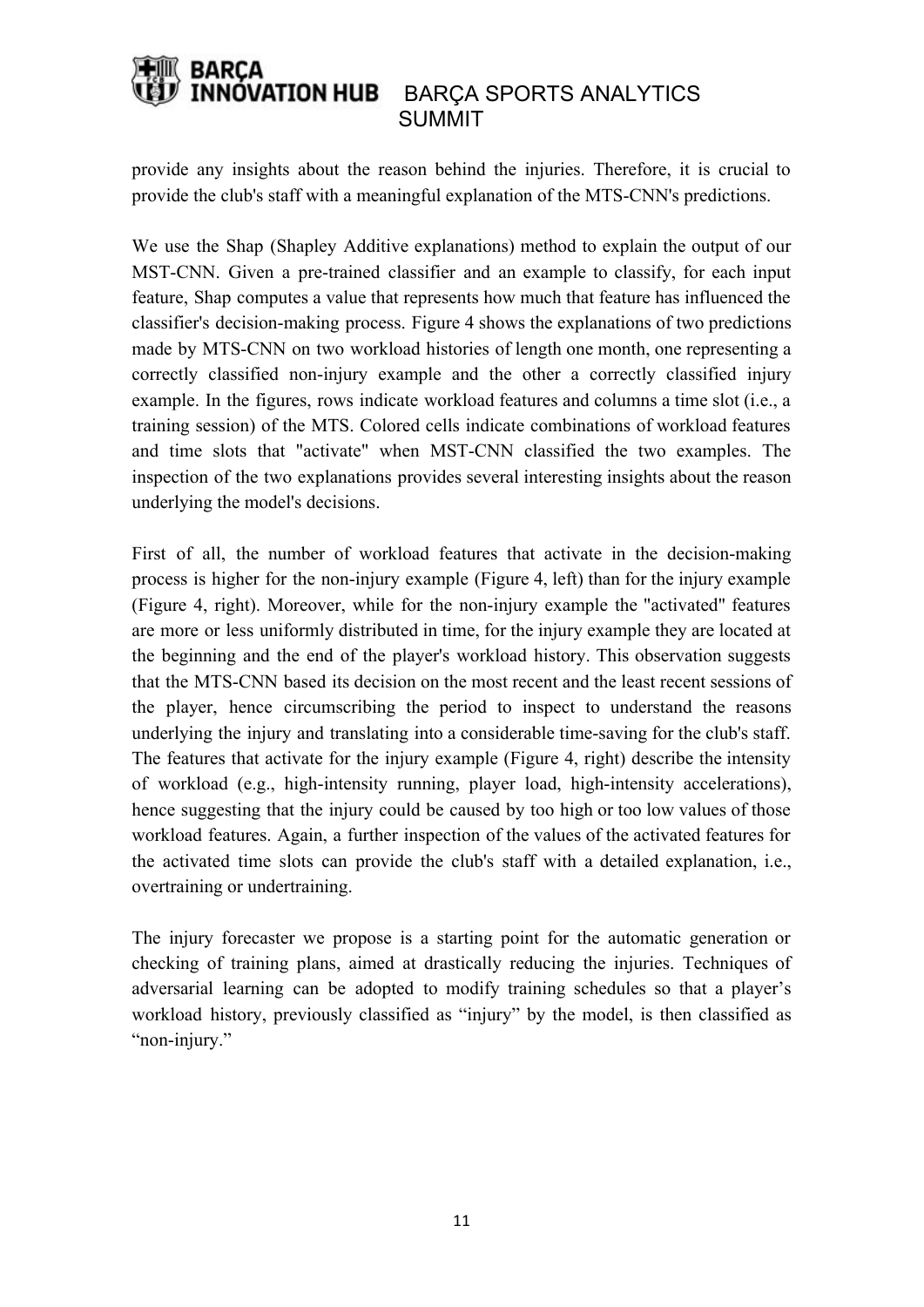

**Figure 4: Explanation of MTS-CNN's predictions.** Representation of a correctly classified non-injury workload history (left) and injury workload history (right). Rows represent workload features and columns time slots (i.e., training sessions). Each workload history is represented by a 227x30 matrix, where 227 indicates the number of workload features and 30 a one-month-long MTS. Colors are assigned according to how much relevant is a cell to the MTS-CNN decision making (grey no-relevant; yellow not very relevant up to red very relevant).

# Acknowledgements

This work has been partially funded by EU project SoBigData RI, grant #654024.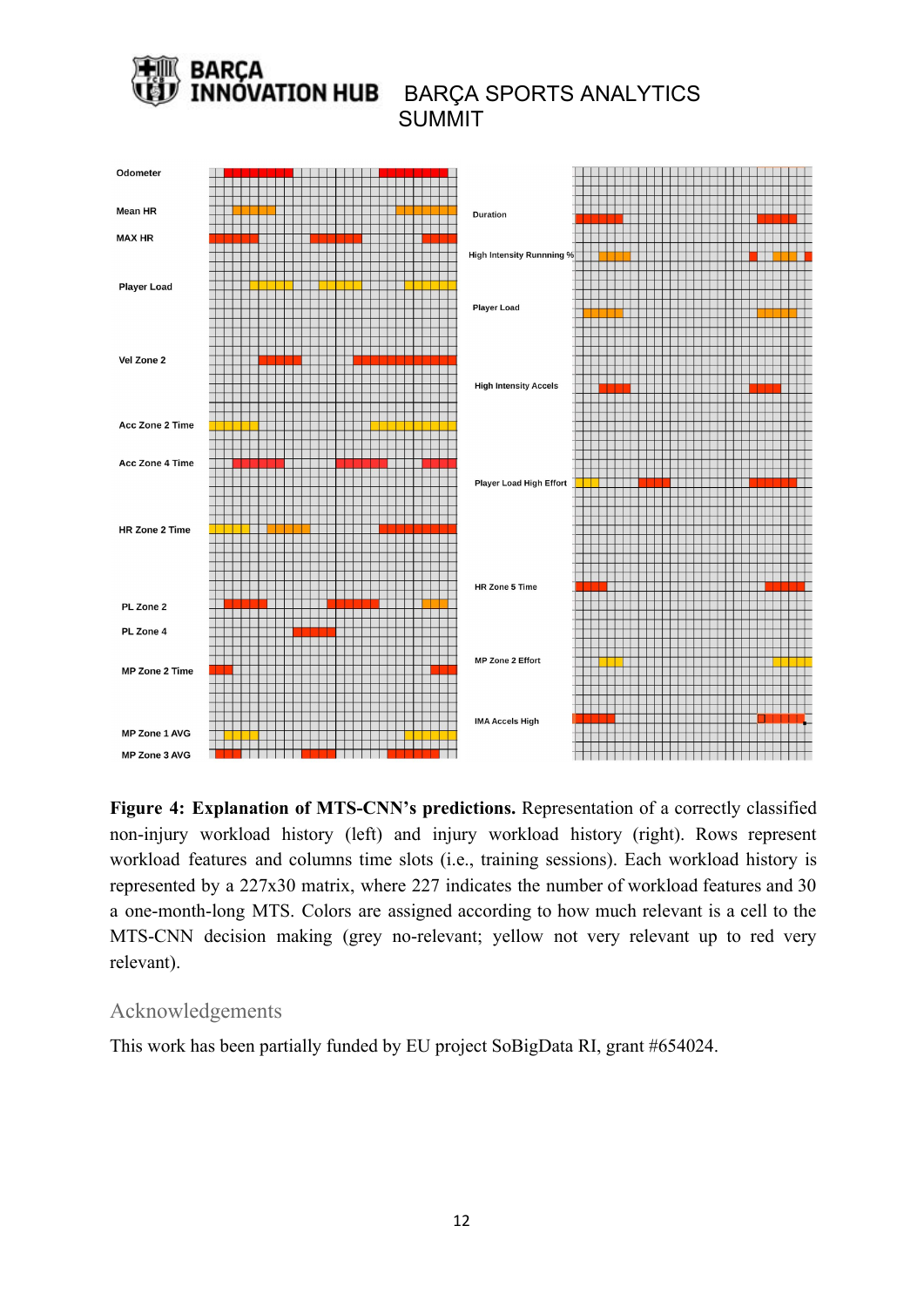# **/ATION HUB** BARÇA SPORTS ANALYTICS SUMMIT

### References

- Dower, C., Rafehi, A., Weber, J., & Mohamad, R. (2018). *An enhanced metric of injury risk utilizing Artificial Intelligence*. 21.
- Fawaz, H. I., Forestier, G., Weber, J., Idoumghar, L., & Muller, P.-A. (2018). Deep learning for time series classification: A review. *ArXiv:1809.04356 [Cs, Stat]*. <https://doi.org/10.1007/s10618-019-00619-1>
- Gabbett, T. J. (2010). The development and application of an injury prediction model for noncontact, soft-tissue injuries in elite collision sport athletes. *Journal of Strength and Conditioning Research*, *24*(10), 2593–2603. https://doi.org/10.1519/JSC.0b013e3181f19da4
- Gabbett, T. J. (2016). The training—injury prevention paradox: Should athletes be training smarter and harder? *British Journal of Sports Medicine*, *50*(5), 273–280. https://doi.org/10.1136/bjsports-2015-095788
- Gabbett, T. J., & Ullah, S. (2012). Relationship between running loads and soft-tissue injury in elite team sport athletes. *Journal of Strength and Conditioning Research*, *26*(4), 953–960. https://doi.org/10.1519/JSC.0b013e3182302023
- Gudmundsson, J., & Horton, M. (2016). Spatio-Temporal Analysis of Team Sports—A Survey. *ArXiv:1602.06994 [Cs]*. https://doi.org/10.1145/3054132
- Hulin, B. T., Gabbett, T. J., Blanch, P., Chapman, P., Bailey, D., & Orchard, J. W. (2014). Spikes in acute workload are associated with increased injury risk in elite cricket fast bowlers. *British Journal of Sports Medicine*, *48*(8), 708–712. https://doi.org/10.1136/bjsports-2013-092524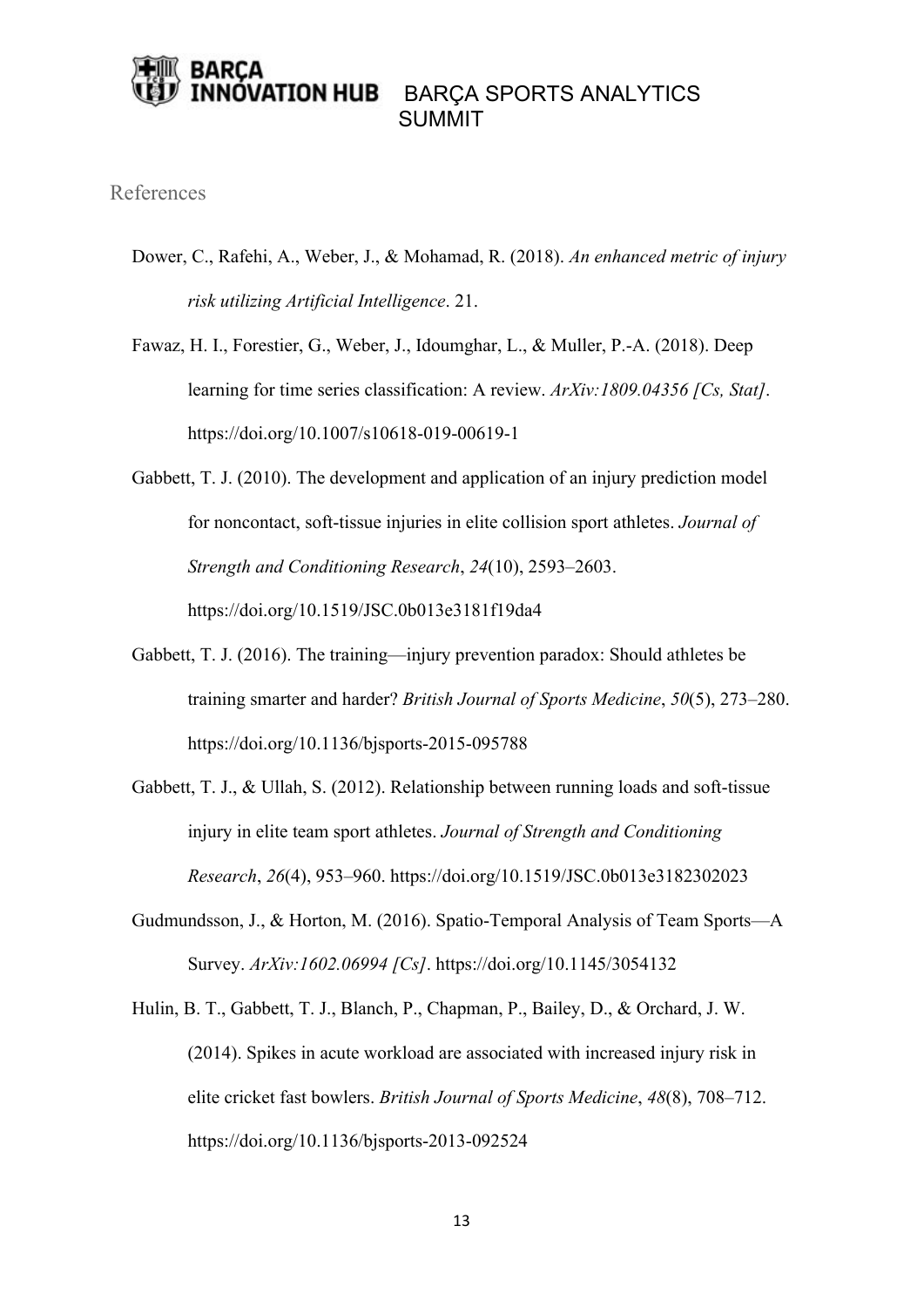### **ATION HUB** BARÇA SPORTS ANALYTICS SUMMIT

Hurley, O. A. (2016). Impact of Player Injuries on Teams' Mental States, and Subsequent Performances, at the Rugby World Cup 2015. *Frontiers in Psychology*, *7*. https://doi.org/10.3389/fpsyg.2016.00807

Impellizzeri, F. M. (2019). *The acute-chronic workload ratio-injury figure and its 'sweet spot' are flawed*. Retrieved from https://www.researchgate.net/publication/333589357 The acute-chronic workl oad ratio-injury figure and its %27sweet spot%27 are flawed

- Morton, R. H., Fitz-Clarke, J. R., & Banister, E. W. (1990). Modeling human performance in running. *Journal of Applied Physiology (Bethesda, Md.: 1985)*, *69*(3), 1171–1177. https://doi.org/10.1152/jappl.1990.69.3.1171
- Murray, N. B., Gabbett, T. J., Townshend, A. D., & Blanch, P. (2017). Calculating acute:chronic workload ratios using exponentially weighted moving averages provides a more sensitive indicator of injury likelihood than rolling averages. *British Journal of Sports Medicine*, *51*(9), 749–754.

https://doi.org/10.1136/bjsports-2016-097152

- Noya Salces, J., Gomez-Carmona, P. M., Moliner-Urdiales, D., Gracia-Marco, L., & Sillero-Quintana, M. (2014). An examination of injuries in Spanish Professional Soccer League. *The Journal of Sports Medicine and Physical Fitness*, *54*(6), 765–771.
- Pappalardo, L., Cintia, P., Rossi, A., Massucco, E., Ferragina, P., Pedreschi, D., & Giannotti, F. (2019). A public data set of spatio-temporal match events in soccer competitions, *Nature Scientific Data 6:236*, doi:10.1038/s41597-019-0247-7

Ratanamahatana, C. Ann., & Keogh, Eamonn. (2005). Three Myths about Dynamic